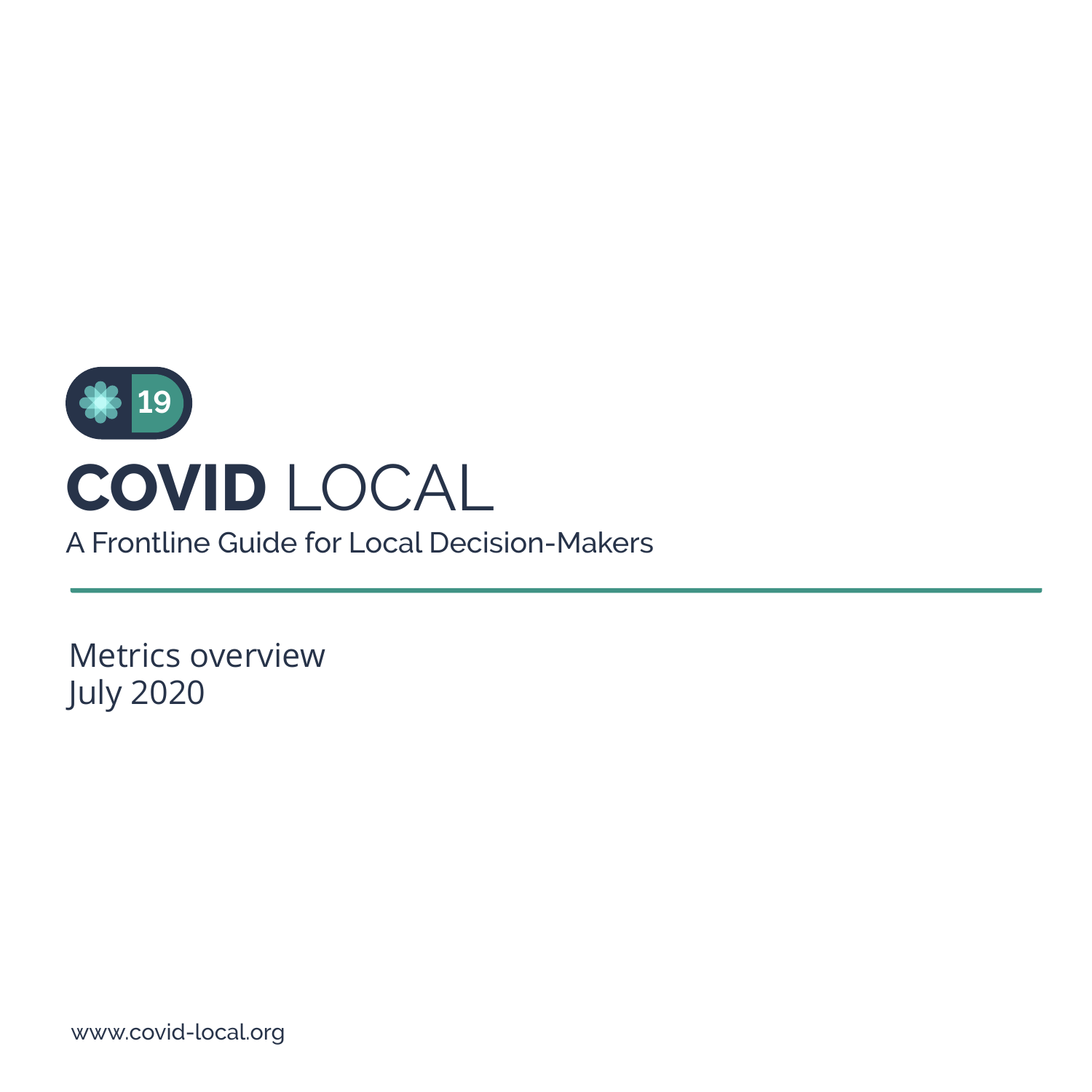









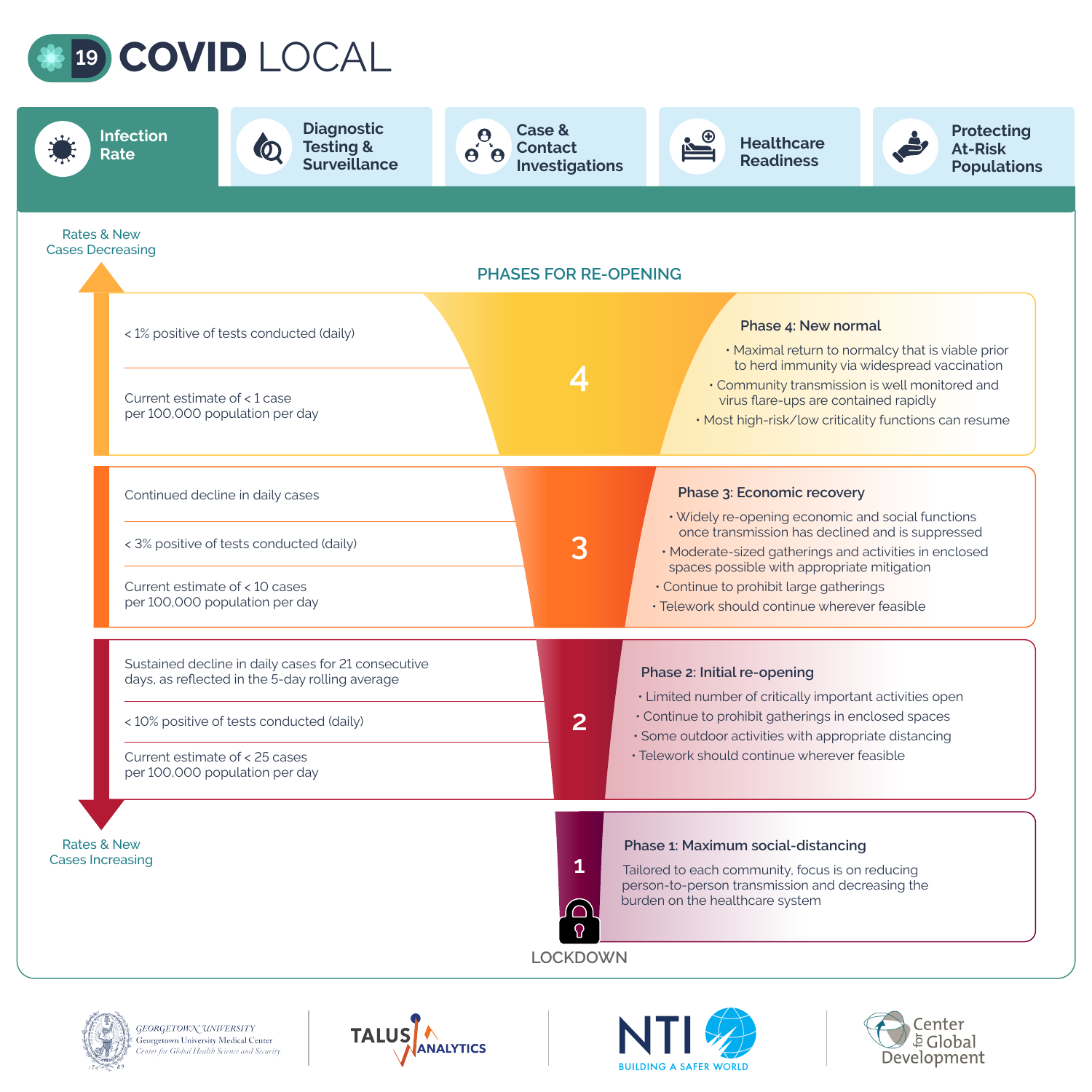

| <b>Infection</b><br>Rate                                                                                                                                                                                                                                                                                                         | <b>Diagnostic</b><br><b>Testing &amp;</b><br>$\boldsymbol{0}$<br><b>Surveillance</b>                                                                                                                                                                       | <b>Case &amp;</b><br>$\ddot{\theta}$<br><b>Contact</b><br><b>Investigations</b> |                                                                                                                                                                                                                                                                                                                                         | <b>Healthcare</b><br><b>Readiness</b>                                                                                                                                                                                     | <b>Protecting</b><br><b>At-Risk</b><br><b>Populations</b> |  |
|----------------------------------------------------------------------------------------------------------------------------------------------------------------------------------------------------------------------------------------------------------------------------------------------------------------------------------|------------------------------------------------------------------------------------------------------------------------------------------------------------------------------------------------------------------------------------------------------------|---------------------------------------------------------------------------------|-----------------------------------------------------------------------------------------------------------------------------------------------------------------------------------------------------------------------------------------------------------------------------------------------------------------------------------------|---------------------------------------------------------------------------------------------------------------------------------------------------------------------------------------------------------------------------|-----------------------------------------------------------|--|
| <b>Faster &amp; Widely</b><br>Available                                                                                                                                                                                                                                                                                          |                                                                                                                                                                                                                                                            | <b>PHASES FOR RE-OPENING</b>                                                    |                                                                                                                                                                                                                                                                                                                                         |                                                                                                                                                                                                                           |                                                           |  |
| All symptomatic people, all asymptomatic<br>high-risk individuals or contacts, and anyone<br>who requests a test/any physician who orders<br>a test can access testing<br>Tests are readily available for all essential personnel<br>Majority of test results are returned within 24 hours<br>Sufficient number of tests per day |                                                                                                                                                                                                                                                            |                                                                                 | Phase 4: New normal<br>. Maximal return to normalcy that is viable prior<br>to herd immunity via widespread vaccination<br>. Community transmission is well monitored and<br>virus flare-ups are contained rapidly<br>. Most high-risk/low criticality functions can resume                                                             |                                                                                                                                                                                                                           |                                                           |  |
| All symptomatic people, all asymptomatic high-risk<br>individuals or contacts can access testing<br>Tests are readily available for all essential personnel<br>Majority of test results are returned within 24 hours<br>Increasing number of tests per day;<br>nearing sufficiency                                               |                                                                                                                                                                                                                                                            | 3                                                                               | Phase 3: Economic recovery<br>. Widely re-opening economic and social functions<br>once transmission has declined and is suppressed<br>· Moderate-sized gatherings and activities in enclosed<br>spaces possible with appropriate mitigation<br>· Continue to prohibit large gatherings<br>· Telework should continue wherever feasible |                                                                                                                                                                                                                           |                                                           |  |
|                                                                                                                                                                                                                                                                                                                                  | All symptomatic people, all asymptomatic high-risk<br>individuals or contacts can access testing<br>Tests are readily available for all essential personnel<br>Majority of test results are returned within 48 hours<br>Increasing number of tests per day | $\mathbf{2}$                                                                    | Phase 2: Initial re-opening                                                                                                                                                                                                                                                                                                             | • Limited number of critically important activities open<br>• Continue to prohibit gatherings in enclosed spaces<br>· Some outdoor activities with appropriate distancing<br>• Telework should continue wherever feasible |                                                           |  |
| <b>Slower and Less</b><br>Available                                                                                                                                                                                                                                                                                              |                                                                                                                                                                                                                                                            | $\mathbf{1}$<br>$\bigcirc$<br><b>LOCKDOWN</b>                                   | burden on the healthcare system                                                                                                                                                                                                                                                                                                         | Phase 1: Maximum social-distancing<br>Tailored to each community, focus is on reducing<br>person-to-person transmission and decreasing the                                                                                |                                                           |  |







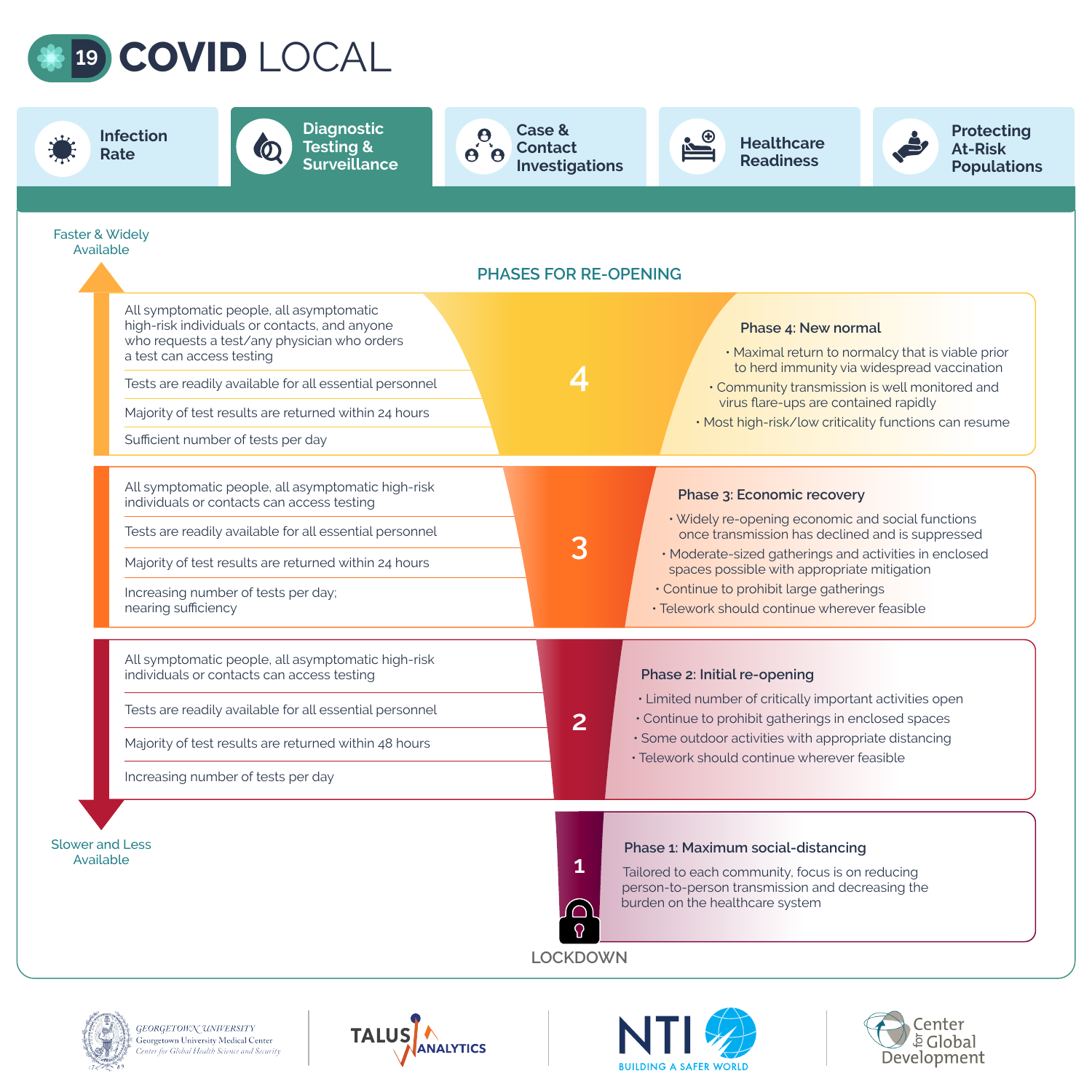









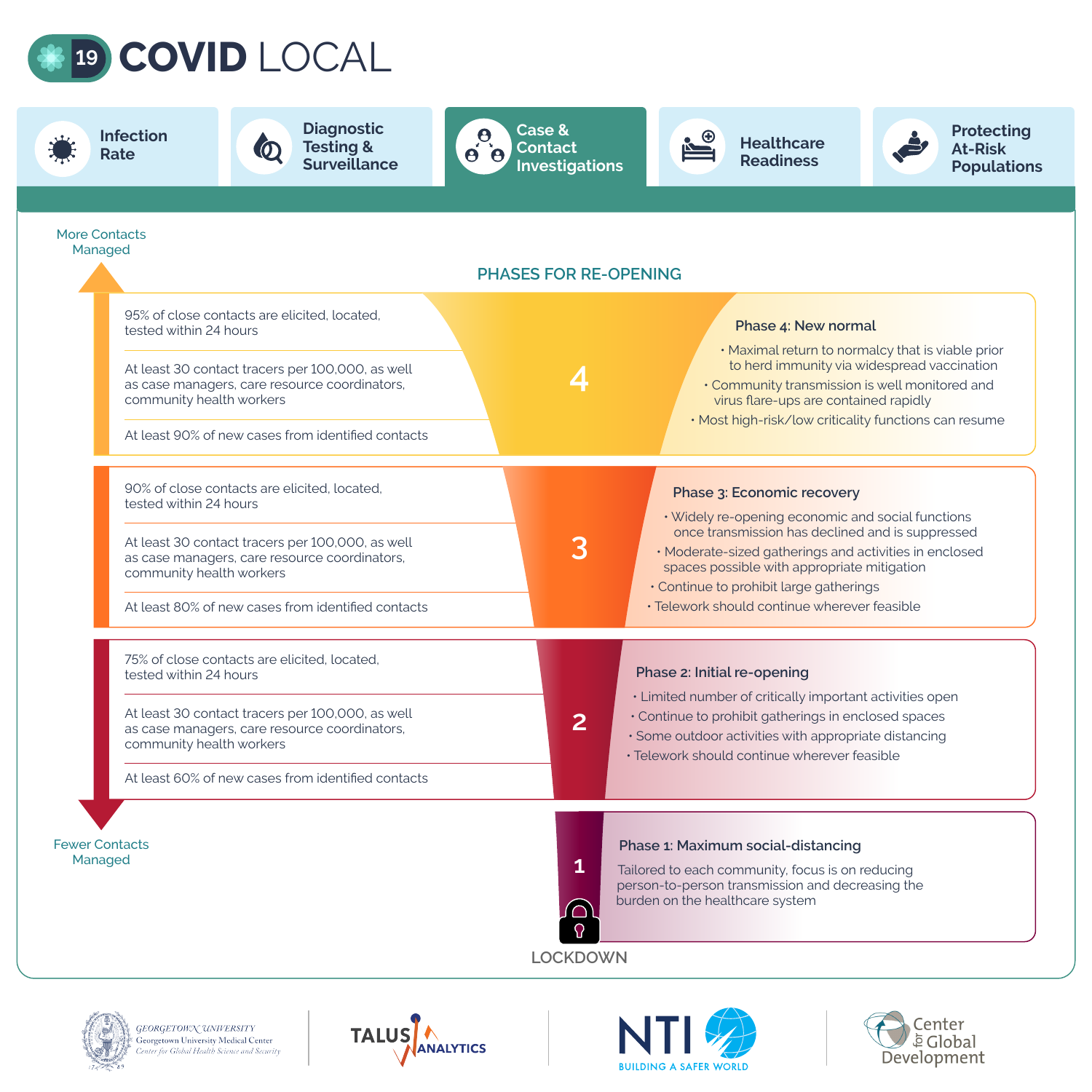